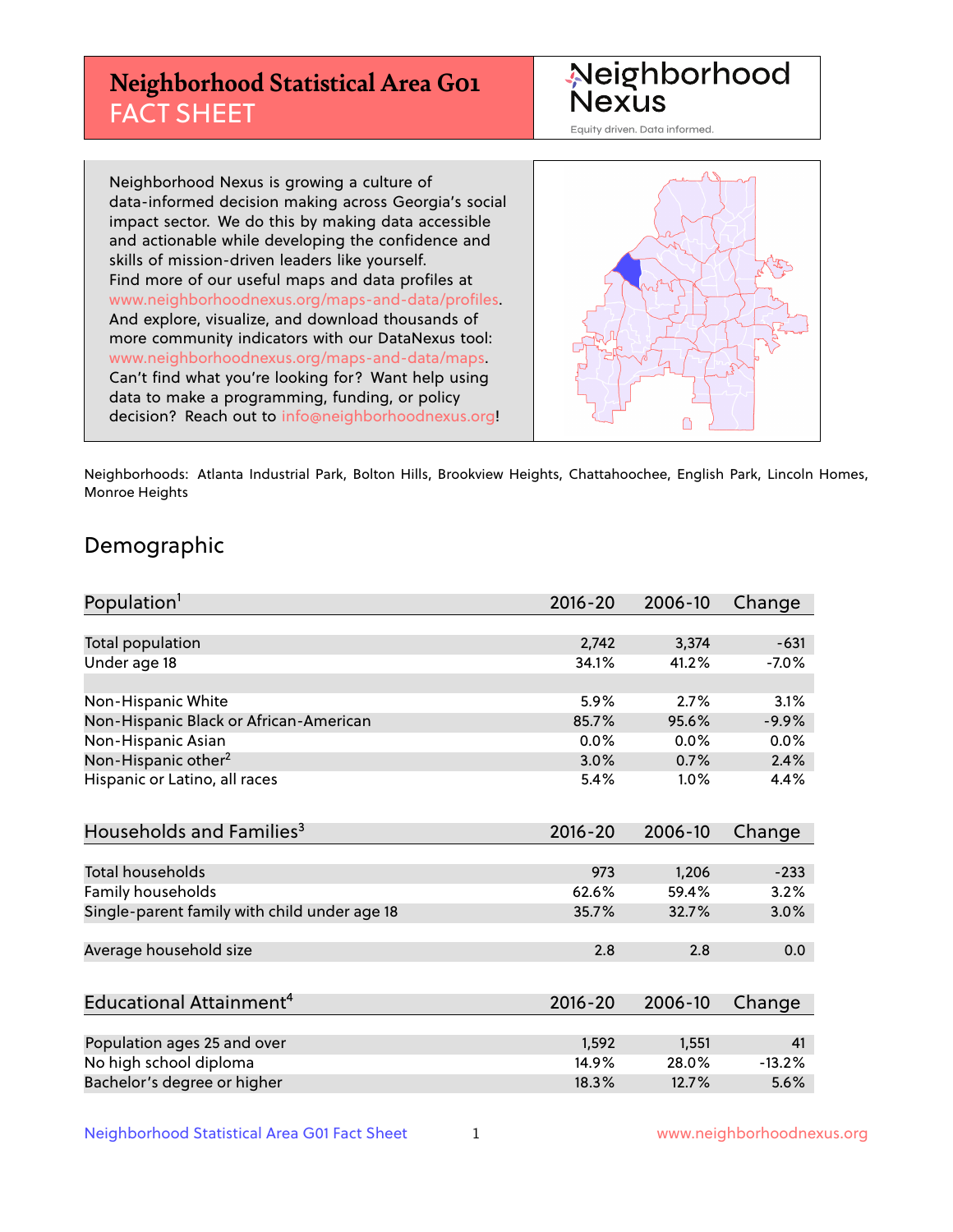# Change Measures, continued...

| Employment <sup>5</sup>                                 | $2016 - 20$  | 2006-10        | Change            |
|---------------------------------------------------------|--------------|----------------|-------------------|
|                                                         |              |                |                   |
| Total workers residing in Neighborhood Statistical Area | 985<br>27.0% | 1,071<br>45.5% | $-86$<br>$-18.5%$ |
| Workers with earnings \$1250/month or less              | 42.7%        | 45.6%          | $-2.8%$           |
| Workers with earnings \$1251/month to \$3333/month      | 30.3%        | 9.0%           | 21.3%             |
| Workers with earnings greater than \$3333/month         |              |                |                   |
| Total jobs located in Neighborhood Statistical Area     | 3,839        | 2,360          | 1,479             |
| Jobs with earnings \$1250/month or less                 | 13.6%        | 36.1%          | $-22.5%$          |
| Jobs with earnings \$1251/month to \$3333/month         | 31.5%        | 41.3%          | $-9.8%$           |
| Jobs with earnings greater than \$3333/month            | 54.9%        | 22.6%          | 32.3%             |
|                                                         |              |                |                   |
| Jobs/workers ratio                                      | 3.9          | 2.2            | 1.7               |
|                                                         |              |                |                   |
| Income and Poverty <sup>6</sup>                         | 2016-20      | 2006-10        | Change            |
|                                                         |              |                |                   |
| Median household income                                 | \$36,437     | \$16,663       | \$19,774          |
|                                                         |              |                |                   |
| Population for whom poverty status is determined        | 2,742        | 3,374          | $-631$            |
| Population below poverty                                | 24.0%        | 56.3%          | $-32.3%$          |
|                                                         |              |                |                   |
| Housing <sup>7</sup>                                    | 2016-20      | 2006-10        | Change            |
|                                                         |              |                |                   |
| Total housing units                                     | 1,082        | 1,702          | $-621$            |
| Occupied housing units                                  | 89.9%        | 70.8%          | 19.1%             |
| Vacant housing units                                    | 10.1%        | 29.2%          | $-19.1%$          |
|                                                         |              |                |                   |
| Occupied housing units                                  | 973          | 1,206          | $-233$            |
| Owner occupied housing units                            | 27.5%        | 27.8%          | $-0.3%$           |
| Renter occupied housing units                           | 72.5%        | 72.2%          | 0.3%              |
|                                                         |              |                |                   |
| Access to a Vehicle <sup>8</sup>                        | $2016 - 20$  | 2006-10        | Change            |
|                                                         |              |                |                   |
| Occupied housing units                                  | 973          | 1,206          | $-233$            |
| No vehicle available                                    | 31.8%        | 36.9%          | $-5.1%$           |
|                                                         |              |                |                   |
| Crime Rates, per 10,000 Population <sup>9</sup>         | 2017-21      | 2012-16        | Change            |
|                                                         |              |                |                   |
| All Part I crimes                                       | 436.1        | 844.3          | $-408.1$          |
| Violent crime                                           | 86.8         | 150.9          | $-64.1$           |
| Murder                                                  | 2.9          | 3.8            | $-0.9$            |
| Robbery                                                 | 18.2         | 56.3           | $-38.1$           |
| Aggravated assault                                      | 65.6         | 90.7           | $-25.1$           |
| Property crime                                          | 349.3        | 693.4          | $-344.0$          |
| <b>Burglary</b>                                         | 61.3         | 179.5          | $-118.3$          |
| Larceny                                                 | 210.0        | 348.6          | $-138.6$          |
| Vehicle theft                                           | 78.0         | 165.2          | $-87.2$           |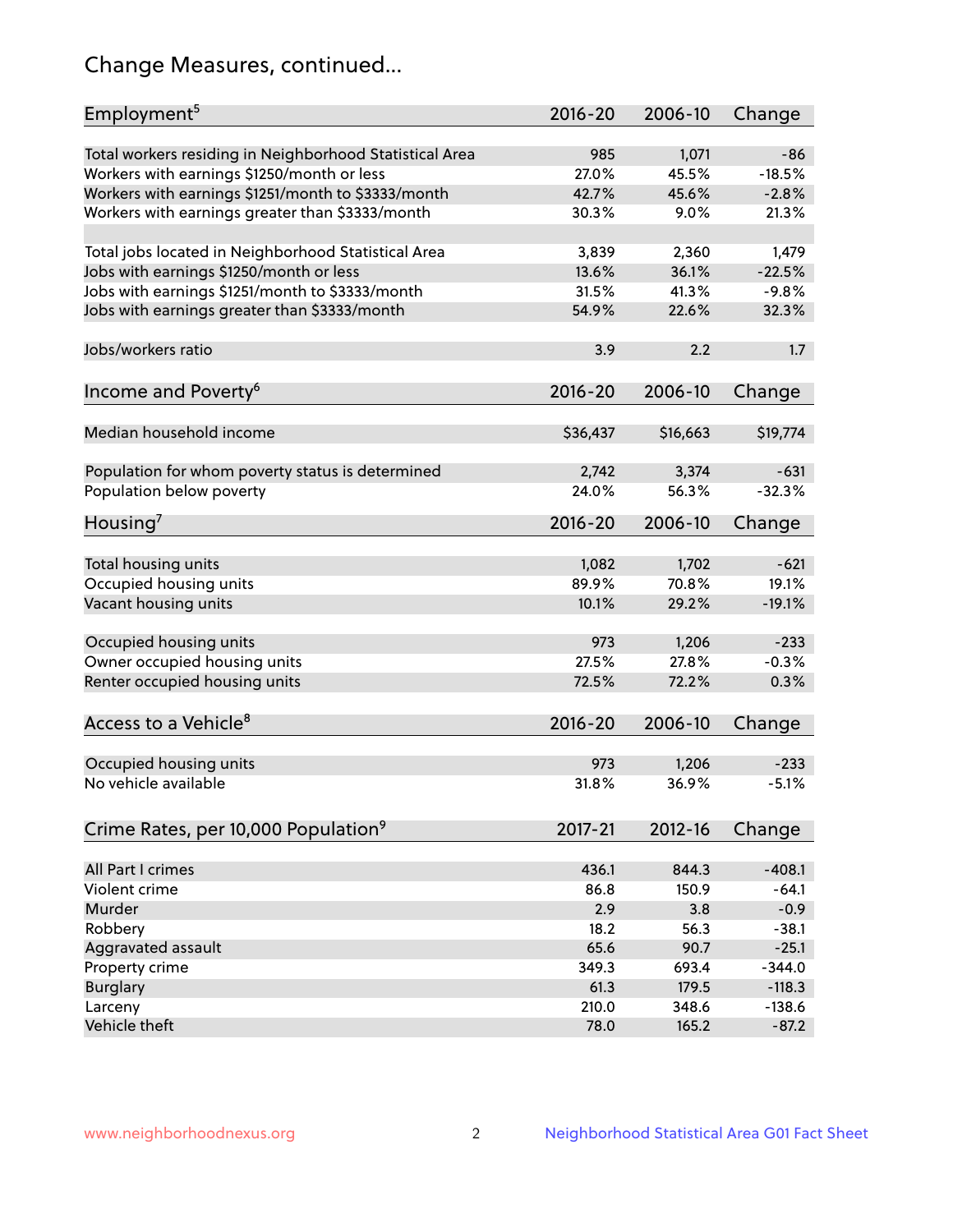# Current Data: Demographic

| Sex and Age, 2016-20 <sup>10</sup>                    | <b>Estimate</b> | Margin of Error |
|-------------------------------------------------------|-----------------|-----------------|
| Total population                                      | 2,742           | $\pm 638$       |
| Male                                                  | 40.4%           | $\pm$ 9.7%      |
| Female                                                | 59.6%           | $\pm$ 19.0%     |
| Under 5 years                                         | 6.2%            | $\pm$ 5.0%      |
| 5 to 9 years                                          | 11.2%           | $\pm$ 6.1%      |
| 10 to 14 years                                        | 8.6%            | ±4.3%           |
| 15 to 19 years                                        | 8.3%            | $\pm$ 4.3%      |
| 20 to 24 years                                        | 7.6%            | $\pm$ 5.9%      |
| 25 to 34 years                                        | 11.6%           | $\pm 3.6\%$     |
| 35 to 44 years                                        | 18.3%           | $\pm$ 8.0%      |
| 45 to 54 years                                        | 8.5%            | $\pm$ 3.7%      |
| 55 to 59 years                                        | 5.4%            | $\pm 4.2\%$     |
| 60 to 64 years                                        | 5.7%            | $\pm$ 4.7%      |
| 65 to 74 years                                        | 5.9%            | $\pm 2.8\%$     |
| 75 to 84 years                                        | 2.6%            | $\pm 2.1\%$     |
| 85 years and over                                     | 0.1%            | $\pm$ 0.7%      |
| Median age (years)                                    | 32.0            | ±2.4            |
| Race and Ethnicity, 2016-20 <sup>11</sup>             | <b>Estimate</b> | Margin of Error |
| Total population                                      | 2,742           | $\pm 638$       |
| Hispanic or Latino (of any race)                      | 5.4%            | $\pm$ 9.1%      |
| Not Hispanic or Latino                                | 94.6%           | $\pm 31.0\%$    |
| White alone                                           | 5.9%            | $\pm$ 4.2%      |
| Black or African American alone                       | 85.7%           | $\pm$ 7.3%      |
| American Indian and Alaska Native alone               | 0.0%            | $\pm$ 0.6%      |
| Asian alone                                           | 0.0%            | $\pm$ 0.6%      |
| Native Hawaiian and other Pacific Islander alone      | 0.0%            | $\pm$ 0.6%      |
| Some other race alone                                 | 0.0%            | $\pm$ 0.6%      |
| Two or more races                                     | 3.0%            | $\pm$ 3.7%      |
| U.S. Citizenship Status, 2016-20 <sup>12</sup>        | <b>Estimate</b> | Margin of Error |
| Foreign-born population                               | 35              | $\pm 50$        |
| Naturalized U.S. citizen                              | 20.0%           | ±21.7%          |
| Not a U.S. citizen                                    | 80.0%           | $\pm$ 80.7%     |
| Citizen, Voting Age Population, 2016-20 <sup>13</sup> | Estimate        | Margin of Error |
| Citizen, 18 and over population                       | 1,779           | $\pm 376$       |
| Male                                                  | 39.3%           | $\pm$ 12.8%     |
| Female                                                | 60.7%           | $\pm$ 7.0%      |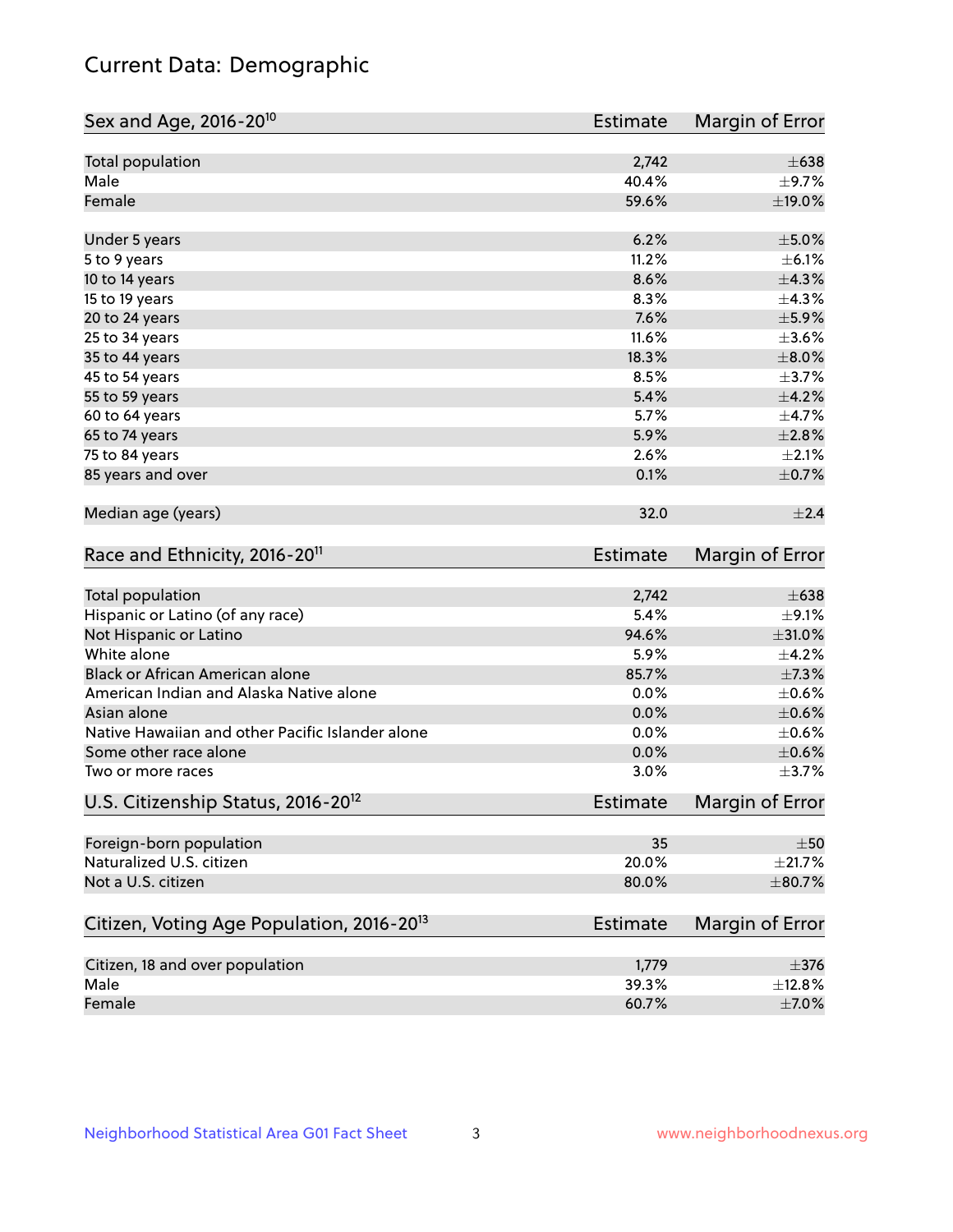# Current Data: Economic

| Income, 2016-20 <sup>14</sup>                           | Estimate             | Margin of Error |
|---------------------------------------------------------|----------------------|-----------------|
|                                                         |                      |                 |
| All households                                          | 973                  | $\pm$ 173       |
| Less than \$10,000                                      | 6.0%                 | $\pm$ 5.4%      |
| \$10,000 to \$14,999                                    | 11.7%                | $\pm$ 9.1%      |
| \$15,000 to \$24,999                                    | 10.4%                | $\pm$ 8.5%      |
| \$25,000 to \$34,999                                    | 19.5%                | $\pm$ 9.9%      |
| \$35,000 to \$49,999                                    | 24.4%                | ±14.3%          |
| \$50,000 to \$74,999                                    | 18.8%                | $\pm$ 12.0%     |
| \$75,000 to \$99,999                                    | 4.5%                 | $\pm$ 4.9%      |
| \$100,000 to \$149,999                                  | 2.5%                 | $\pm$ 3.5%      |
| \$150,000 to \$199,999                                  | 0.7%                 | $\pm 1.3\%$     |
| \$200,000 or more                                       | 1.6%                 | $\pm 2.3\%$     |
| Median household income (dollars)                       | \$36,437             | ±3,901          |
| Mean household income (dollars)                         | \$43,145             | ±6,670          |
| Households with earnings                                | 79.1%                | ±13.2%          |
| Mean earnings (dollars)                                 | \$42,323             | ±5,271          |
| Households with Social Security                         | 25.3%                | $\pm 10.5\%$    |
| Mean Social Security income (dollars)                   | \$14,224             | $\pm$ 4,042     |
| Households with retirement income                       | 21.5%                | ±12.9%          |
| Mean retirement income (dollars)                        | \$14,474             | $\pm$ 9,458     |
| Households with Supplemental Security Income            | 10.1%                | $\pm$ 7.2%      |
| Mean Supplemental Security Income (dollars)             | \$8,274              | $\pm 2,184$     |
| Households with cash public assistance income           | 0.0%                 | $\pm1.6\%$      |
| Mean cash public assistance income (dollars)            | $\ddagger$           | $^+$            |
| Households with Food Stamp/SNAP benefits in the past 12 | 32.0%                | $\pm 11.1\%$    |
| months                                                  |                      |                 |
| Family households                                       | 609                  | ±141            |
| Less than \$10,000                                      | 4.5%                 | $\pm 4.5\%$     |
| \$10,000 to \$14,999                                    | 11.2%                | ±11.8%          |
| \$15,000 to \$24,999                                    | 8.6%                 | $\pm$ 10.2%     |
| \$25,000 to \$34,999                                    | 29.5%                | $\pm$ 14.5%     |
| \$35,000 to \$49,999                                    | 18.7%                | ±12.6%          |
| \$50,000 to \$74,999                                    | 19.2%                | $\pm$ 11.2%     |
| \$75,000 to \$99,999                                    | 6.5%                 | $\pm$ 5.2%      |
| \$100,000 to \$149,999                                  | 0.0%                 | $\pm$ 3.7%      |
| \$150,000 to \$199,999                                  | 1.1%                 | $\pm 2.1\%$     |
| \$200,000 or more                                       |                      | $\pm 3.0\%$     |
| Median family income (dollars)                          | 0.6%                 |                 |
| Mean family income (dollars)                            | \$33,385<br>\$39,828 | ±3,823          |
|                                                         |                      | ±6,068          |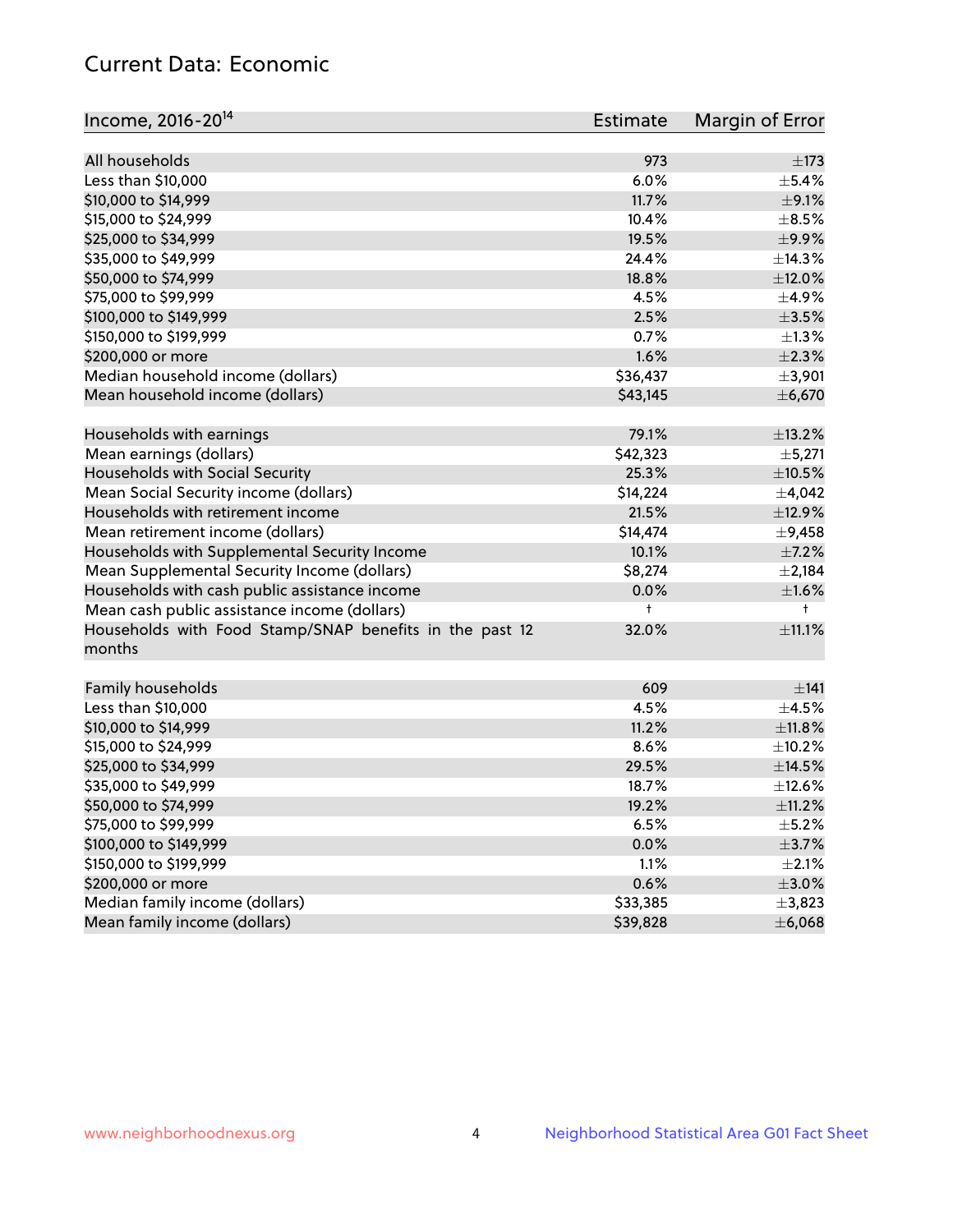# Current Data: Economic, continued...

| Income, 2016-20, continued <sup>15</sup>                                                   | <b>Estimate</b> | <b>Margin of Error</b> |
|--------------------------------------------------------------------------------------------|-----------------|------------------------|
|                                                                                            |                 |                        |
| Nonfamily households                                                                       | 364             | $\pm$ 174              |
| Median nonfamily income (dollars)                                                          | \$42,343        | ±5,312                 |
| Mean nonfamily income (dollars)                                                            | \$44,708        | ± 6,143                |
| Median earnings for workers (dollars)                                                      | \$27,233        | $\pm$ 2,422            |
| Median earnings for male full-time, year-round workers                                     | \$39,537        | ±5,878                 |
| (dollars)                                                                                  |                 |                        |
| Median earnings for female full-time, year-round workers<br>(dollars)                      | \$30,063        | ±3,688                 |
| Per capita income (dollars)                                                                | \$16,651        | $\pm$ 1,393            |
|                                                                                            |                 |                        |
| Families Below Poverty Level, 2016-20 <sup>16</sup>                                        | <b>Estimate</b> | <b>Margin of Error</b> |
| <b>All Families</b>                                                                        | 609             | $\pm$ 141              |
| Percent below poverty                                                                      | 21.3%           | $+13.8%$               |
|                                                                                            |                 |                        |
| Families with related children under 18 years                                              | 420             | $\pm 161$              |
| Percent below poverty                                                                      | 26.7%           | ±18.8%                 |
| Families with related children under 5 years only                                          | 45              | $\pm$ 67               |
| Percent below poverty                                                                      | 26.1%           | ±91.0%                 |
| Married couple families                                                                    | 87              | $\pm 73$               |
| Percent below poverty                                                                      | 0.0%            | ±18.4%                 |
| Married couple families with related children under 18 years                               | 35              | $\pm$ 62               |
| Percent below poverty                                                                      | $0.0\%$         | $\pm$ 45.3%            |
| Married couple families with related children under 5 years                                | 13              | ±44                    |
| Percent below poverty                                                                      | $0.0\%$         | ±120.8%                |
|                                                                                            |                 |                        |
| Families with female householder, no spouse present                                        | 410             | $\pm$ 138              |
| Percent below poverty                                                                      | 31.7%           | ±18.9%                 |
| Families with female householder, no spouse present with                                   | 301             | ±131                   |
| related children under 18 years                                                            |                 |                        |
| Percent below poverty                                                                      | 37.3%           | ±24.0%                 |
| Families with female householder, no spouse present with<br>related children under 5 years | 32              | $\pm$ 44               |
| Percent below poverty                                                                      | 36.9%           | ±109.1%                |
|                                                                                            |                 |                        |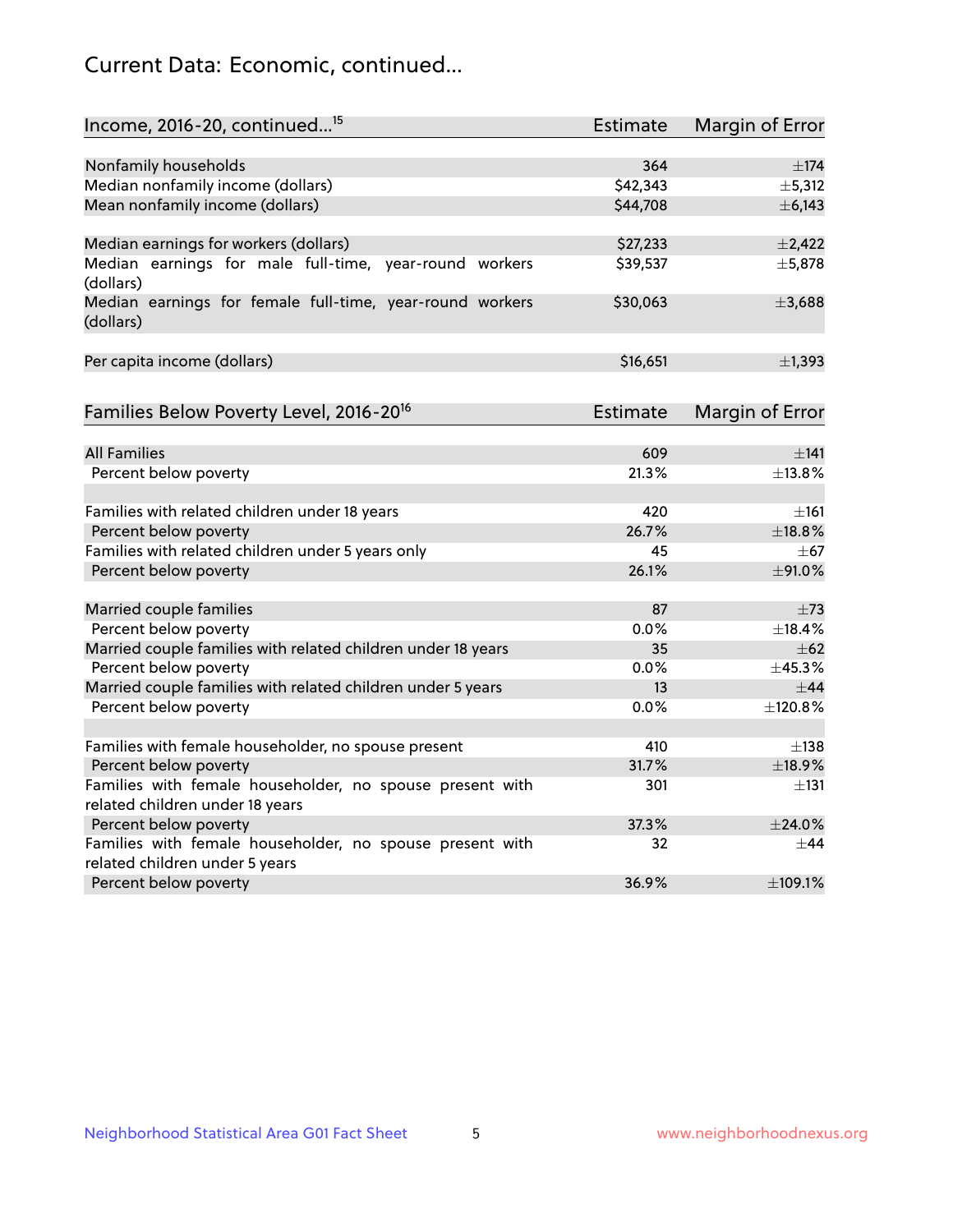# Current Data: Economic, continued...

| People Below Poverty Level, 2016-20 <sup>17</sup> | <b>Estimate</b> | Margin of Error |
|---------------------------------------------------|-----------------|-----------------|
|                                                   |                 |                 |
| Total population                                  | 2,742           | $\pm 638$       |
| Percent below poverty                             | 24.0%           | $\pm$ 12.7%     |
| Population under 18 years                         | 936             | $\pm 297$       |
| Percent below poverty                             | 33.0%           | ±15.5%          |
| Population 18 years and over                      | 1,807           | $\pm 400$       |
| Percent below poverty                             | 19.3%           | $\pm$ 8.5%      |
| Population 18 to 64 years                         | 1,572           | $\pm$ 385       |
| Percent below poverty                             | 20.3%           | $+9.1%$         |
| Population 65 years and over                      | 235             | ±108            |
| Percent below poverty                             | 13.1%           | $+21.1%$        |

| Poverty by Race/Ethnicity, 2016-20 <sup>18</sup> | <b>Estimate</b> | Margin of Error |
|--------------------------------------------------|-----------------|-----------------|
|                                                  |                 |                 |
| Non-Hispanic White population                    | 161             | $\pm$ 122       |
| Percent below poverty                            | 3.7%            | $\pm$ 6.8%      |
| <b>Black population</b>                          | 2,351           | $\pm$ 582       |
| Percent below poverty                            | 26.2%           | $\pm$ 14.6%     |
| Asian population                                 | 0               | ±16             |
| Percent below poverty                            |                 |                 |
| Hispanic or Latino population                    | 147             | $\pm 253$       |
| Percent below poverty                            | 0.0%            | $\pm$ 10.8%     |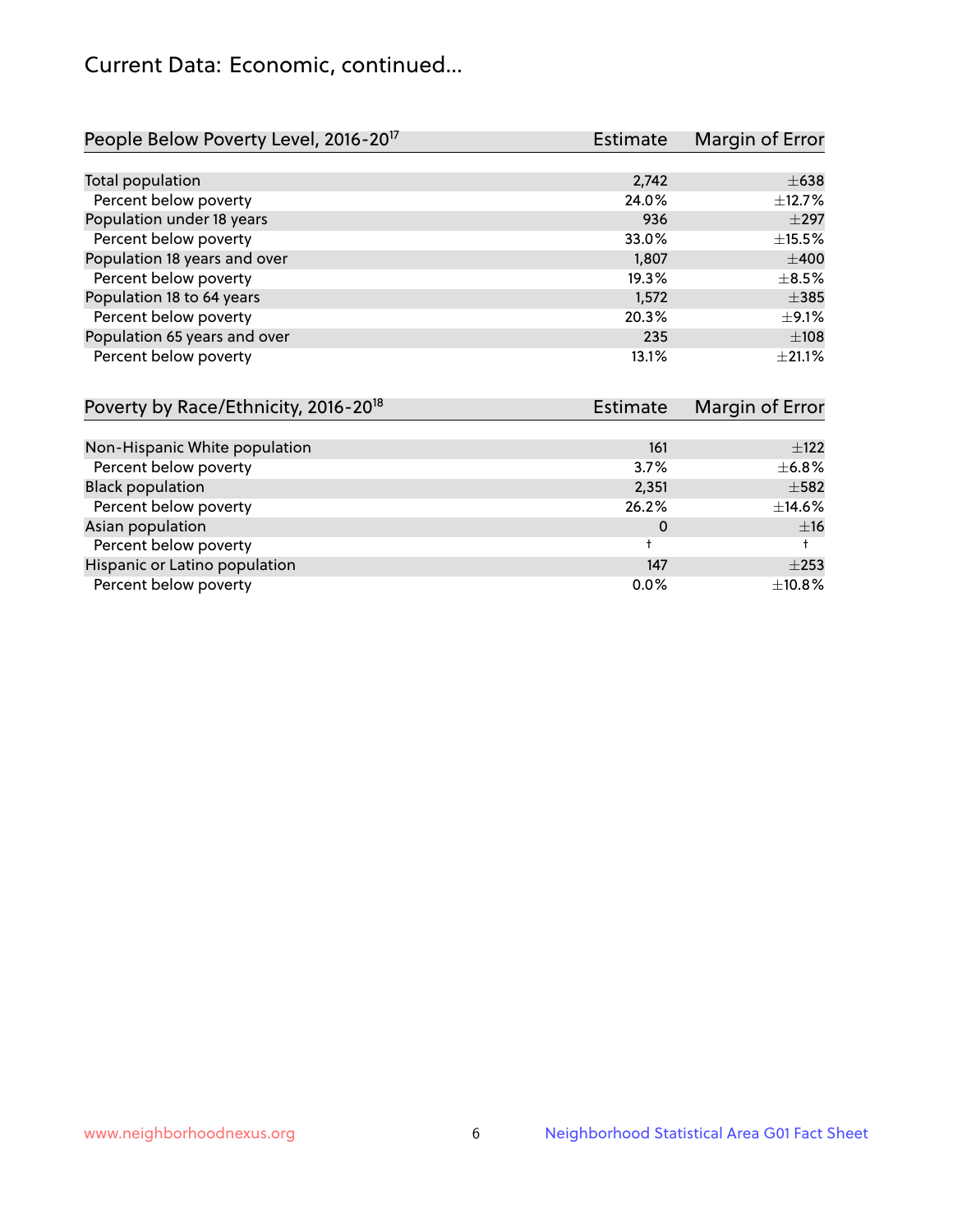# Current Data: Employment

| Employment Status, 2016-20 <sup>19</sup>                      | <b>Estimate</b> | Margin of Error |
|---------------------------------------------------------------|-----------------|-----------------|
|                                                               |                 |                 |
| Population 16 years and over                                  | 1,926           | ±485            |
| In labor force                                                | 54.1%           | $\pm$ 5.6%      |
| Civilian labor force                                          | 54.1%           | $\pm$ 5.6%      |
| Employed                                                      | 48.2%           | $\pm$ 6.4%      |
| Unemployed                                                    | 5.8%            | $\pm$ 6.6%      |
| <b>Armed Forces</b>                                           | 0.0%            | $\pm$ 3.7%      |
| Not in labor force                                            | 45.9%           | ±11.0%          |
| Civilian labor force                                          | 1,041           | $\pm 283$       |
| <b>Unemployment Rate</b>                                      | 10.8%           | ±12.2%          |
|                                                               |                 |                 |
| Females 16 years and over                                     | 1,137           | $\pm 283$       |
| In labor force                                                | 55.8%           | $\pm$ 8.5%      |
| Civilian labor force                                          | 55.8%           | $\pm$ 8.5%      |
| Employed                                                      | 48.6%           | $\pm$ 7.9%      |
| Own children of the householder under 6 years                 | 231             | $\pm$ 194       |
| All parents in family in labor force                          | 79.7%           | ±23.4%          |
|                                                               |                 |                 |
| Own children of the householder 6 to 17 years                 | 704             | $\pm 272$       |
| All parents in family in labor force                          | 93.2%           | ±17.8%          |
| Industry, 2016-20 <sup>20</sup>                               | <b>Estimate</b> | Margin of Error |
|                                                               |                 |                 |
| Civilian employed population 16 years and over                | 929             | $\pm 265$       |
| Agriculture, forestry, fishing and hunting, and mining        | 0.0%            | ±2.4%           |
| Construction                                                  | 2.6%            | $\pm 4.1\%$     |
| Manufacturing                                                 | 8.8%            | $\pm$ 6.7%      |
| Wholesale trade                                               | 1.4%            | $\pm 2.3\%$     |
| Retail trade                                                  | 15.6%           | $\pm$ 9.3%      |
| Transportation and warehousing, and utilities                 | 6.0%            | ±6.9%           |
| Information                                                   | 0.9%            | $\pm$ 3.4%      |
| Finance and insurance, and real estate and rental and leasing | 6.5%            | $\pm$ 5.4%      |
| Professional, scientific, and management, and administrative  | 19.5%           | $\pm$ 12.6%     |
| and waste management services                                 |                 |                 |
| Educational services, and health care and social assistance   | 17.7%           | $\pm 8.0\%$     |
| Arts, entertainment, and recreation, and accommodation and    | 15.4%           | ±11.6%          |
| food services                                                 |                 |                 |
| Other services, except public administration                  | 2.5%            | $\pm$ 3.1%      |
| Public administration                                         | 3.2%            | $\pm$ 5.8%      |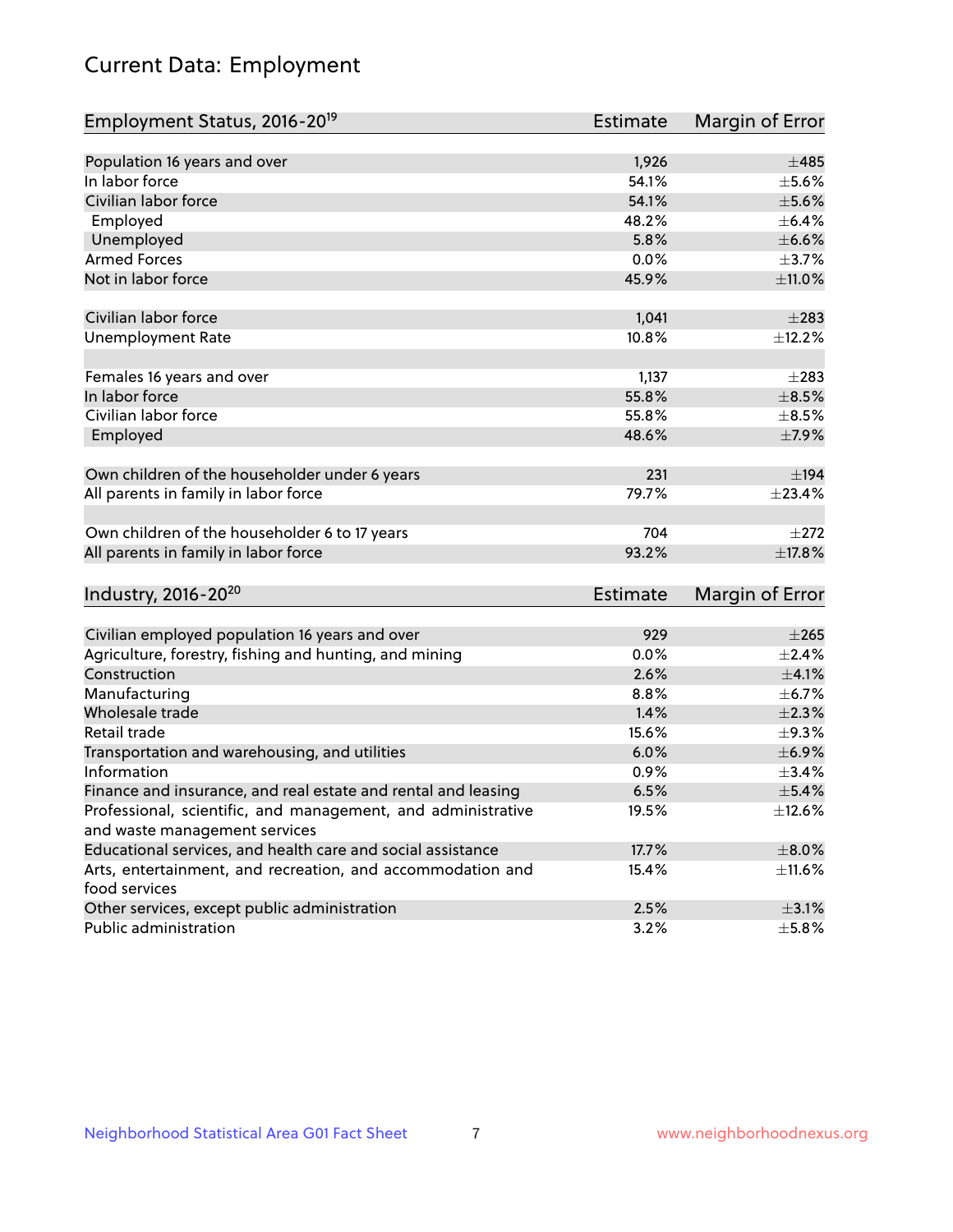# Current Data: Employment, continued...

| Occupation, 2016-20 <sup>21</sup>                                                                       | <b>Estimate</b> | Margin of Error |
|---------------------------------------------------------------------------------------------------------|-----------------|-----------------|
| Civilian employed population 16 years and over                                                          | 929             | $\pm 265$       |
| Management, business, science, and arts occupations                                                     | 23.8%           | $\pm$ 6.9%      |
| Service occupations                                                                                     | 26.6%           | ±14.1%          |
| Sales and office occupations                                                                            | 27.1%           | ±11.5%          |
| Natural resources, construction, and maintenance occupations                                            | 4.0%            | $\pm$ 4.2%      |
| Production, transportation, and material moving occupations                                             | 18.5%           | ±11.4%          |
| Class of Worker, 2016-20 <sup>22</sup>                                                                  | <b>Estimate</b> | Margin of Error |
| Civilian employed population 16 years and over                                                          | 929             | $\pm 265$       |
| Private wage and salary workers                                                                         | 79.2%           | $\pm$ 7.4%      |
| Government workers                                                                                      | 12.6%           | $\pm$ 7.5%      |
|                                                                                                         |                 |                 |
| Self-employed in own not incorporated business workers                                                  | 8.1%            | ±11.3%          |
| Unpaid family workers                                                                                   | 0.0%            | $\pm 2.4\%$     |
| Job Flows, 2019 <sup>23</sup>                                                                           |                 | 2019            |
| Total Jobs in Neighborhood Statistical Area                                                             |                 | 3,839           |
| Held by residents of Neighborhood Statistical Area                                                      |                 | 0.3%            |
| Held by non-residents of Neighborhood Statistical Area                                                  |                 | 99.7%           |
| Jobs by Industry Sector, 2019 <sup>24</sup>                                                             |                 | 2019            |
| Total Jobs in Neighborhood Statistical Area                                                             |                 | 3,839           |
| <b>Goods Producing sectors</b>                                                                          |                 | 31.3%           |
| Trade, Transportation, and Utilities sectors                                                            |                 | 27.3%           |
| All Other Services sectors                                                                              |                 | 41.3%           |
|                                                                                                         |                 |                 |
| Total Jobs in Neighborhood Statistical<br>held<br>by<br>Area<br>Neighborhood Statistical Area residents |                 | 11              |
| <b>Goods Producing sectors</b>                                                                          |                 | 27.3%           |
| Trade, Transportation, and Utilities sectors                                                            |                 | 27.3%           |
| All Other Services sectors                                                                              |                 | 45.5%           |
| Jobs by Earnings, 2019 <sup>25</sup>                                                                    |                 | 2019            |
| Total Jobs in Neighborhood Statistical Area                                                             |                 | 3,839           |
| Jobs with earnings \$1250/month or less                                                                 |                 | 13.6%           |
| Jobs with earnings \$1251/month to \$3333/month                                                         |                 | 31.5%           |
| Jobs with earnings greater than \$3333/month                                                            |                 | 54.9%           |
| Neighborhood Statistical<br>Jobs<br>in<br>Area<br>held<br>by<br>Total                                   |                 | 11              |
| Neighborhood Statistical Area residents                                                                 |                 |                 |
| Jobs with earnings \$1250/month or less                                                                 |                 | 9.1%            |
| Jobs with earnings \$1251/month to \$3333/month                                                         |                 | 63.6%           |
| Jobs with earnings greater than \$3333/month                                                            |                 | 27.3%           |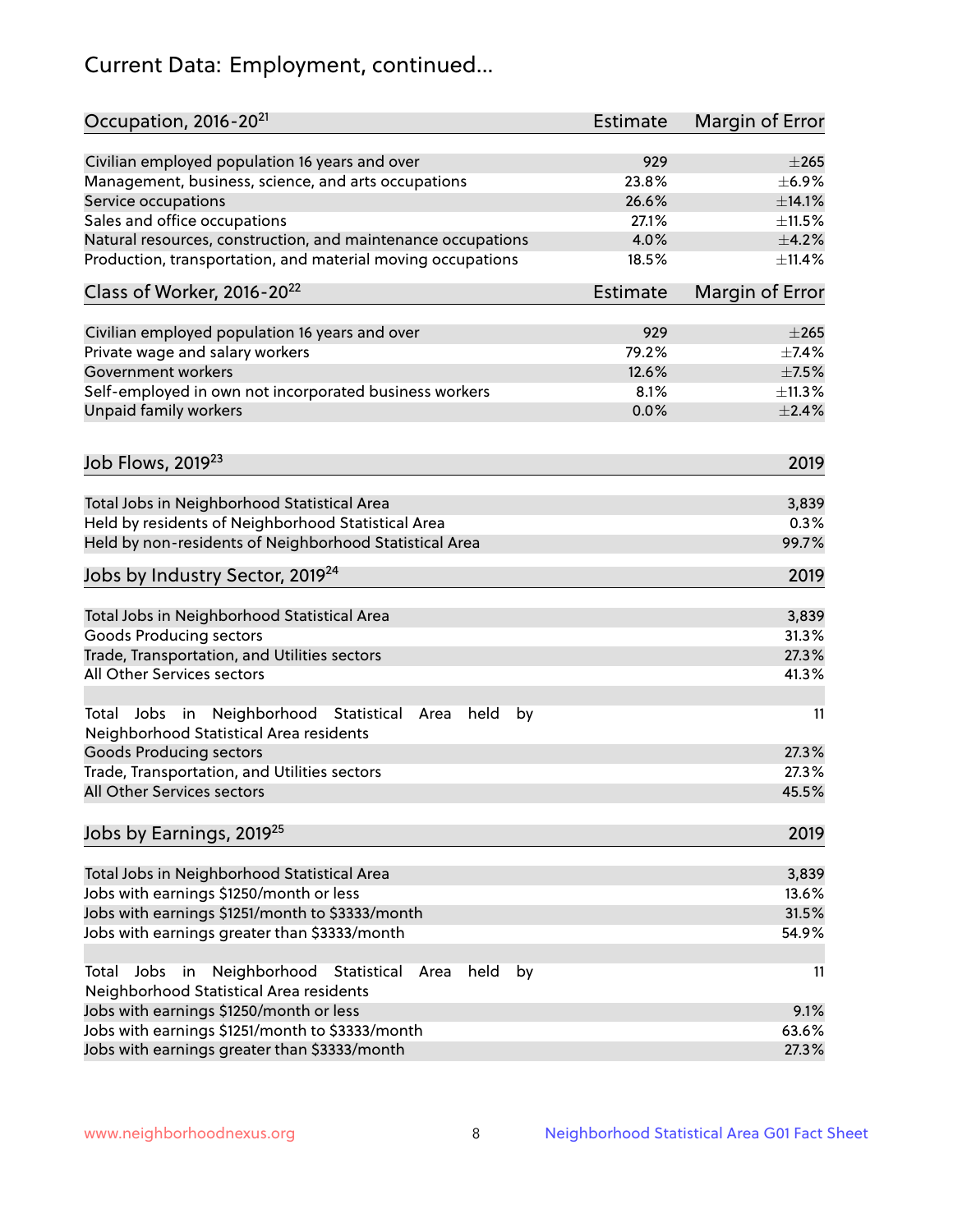# Current Data: Employment, continued...

| Jobs by Age of Worker, 2019 <sup>26</sup>                                                      | 2019  |
|------------------------------------------------------------------------------------------------|-------|
|                                                                                                |       |
| Total Jobs in Neighborhood Statistical Area                                                    | 3,839 |
| Jobs with workers age 29 or younger                                                            | 22.6% |
| Jobs with workers age 30 to 54                                                                 | 60.1% |
| Jobs with workers age 55 or older                                                              | 17.3% |
|                                                                                                |       |
| Total Jobs in Neighborhood Statistical Area held by<br>Neighborhood Statistical Area residents | 11    |
| Jobs with workers age 29 or younger                                                            | 54.5% |
| Jobs with workers age 30 to 54                                                                 | 18.2% |
| Jobs with workers age 55 or older                                                              | 27.3% |

### Current Data: Education

| School Enrollment, 2016-20 <sup>27</sup>       | Estimate | Margin of Error |
|------------------------------------------------|----------|-----------------|
|                                                |          |                 |
| Population 3 years and over enrolled in school | 911      | $\pm$ 319       |
| Nursery school, preschool                      | 3.5%     | $+5.9%$         |
| Kindergarten                                   | 9.3%     | $\pm$ 7.3%      |
| Elementary school (grades 1-8)                 | 45.6%    | ±13.3%          |
| High school (grades 9-12)                      | 27.3%    | ±13.4%          |
| College or graduate school                     | 14.3%    | $\pm$ 7.5%      |

| <b>Estimate</b> | Margin of Error |
|-----------------|-----------------|
|                 |                 |
| 1,592           | $\pm$ 381       |
| 1.3%            | $\pm 2.9\%$     |
| 13.6%           | $\pm$ 7.3%      |
| 32.2%           | $\pm$ 14.9%     |
| 24.3%           | $\pm$ 8.4%      |
| 10.2%           | $\pm$ 5.5%      |
| 11.4%           | $\pm$ 5.0%      |
| $7.0\%$         | $\pm$ 4.5%      |
|                 |                 |
| 85.1%           | $\pm$ 7.9%      |
| 18.3%           | $\pm$ 6.0%      |
|                 |                 |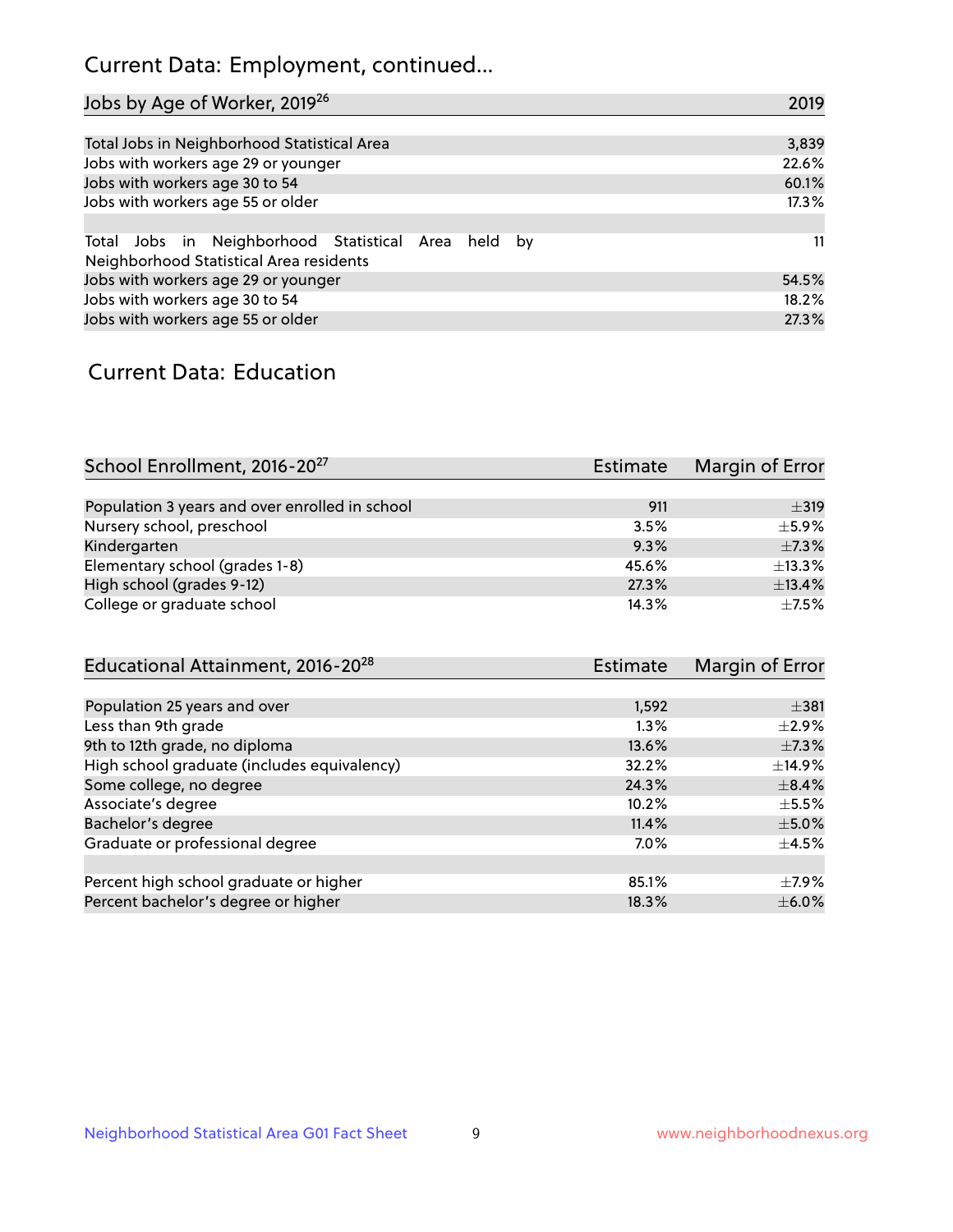# Current Data: Housing

| Households by Type, 2016-20 <sup>29</sup>            | <b>Estimate</b> | Margin of Error |
|------------------------------------------------------|-----------------|-----------------|
|                                                      |                 |                 |
| Total households                                     | 973             | $\pm$ 173       |
| Family households (families)                         | 62.6%           | ±9.3%           |
| With own children under 18 years                     | 39.4%           | ±13.4%          |
| Married-couple family                                | 8.9%            | $\pm$ 7.1%      |
| With own children of the householder under 18 years  | 3.6%            | $\pm$ 6.1%      |
| Male householder, no spouse present, family          | 11.6%           | $\pm$ 8.9%      |
| With own children of the householder under 18 years  | 8.6%            | $\pm$ 6.9%      |
| Female householder, no spouse present, family        | 42.1%           | $\pm$ 10.1%     |
| With own children of the householder under 18 years  | 27.1%           | ±10.8%          |
| Nonfamily households                                 | 37.4%           | ±16.7%          |
| Householder living alone                             | 31.6%           | ±14.7%          |
| 65 years and over                                    | 9.7%            | $\pm$ 7.8%      |
|                                                      |                 |                 |
| Households with one or more people under 18 years    | 43.2%           | ±12.2%          |
| Households with one or more people 65 years and over | 21.2%           | ±8.3%           |
|                                                      |                 |                 |
| Average household size                               | 2.82            | $\pm$ 0.43      |
| Average family size                                  | 3.60            | $\pm$ 0.81      |
| Housing Occupancy, 2016-20 <sup>30</sup>             | <b>Estimate</b> | Margin of Error |
| Total housing units                                  | 1,082           | $\pm$ 155       |
| Occupied housing units                               | 89.9%           | $\pm$ 9.4%      |
| Vacant housing units                                 | 10.1%           | ±6.3%           |
|                                                      |                 |                 |
| Homeowner vacancy rate                               | 3.6             | $\pm$ 6.6       |
| Rental vacancy rate                                  | 4.2             | $+3.7$          |
| Units in Structure, 2016-20 <sup>31</sup>            | Estimate        | Margin of Error |
|                                                      |                 |                 |
| Total housing units                                  | 1,082           | $\pm$ 155       |
| 1-unit, detached                                     | 53.9%           | $\pm$ 12.6%     |
| 1-unit, attached                                     | 2.3%            | $\pm 2.1\%$     |
| 2 units                                              | 0.5%            | $\pm 2.0\%$     |
| 3 or 4 units                                         | 2.1%            | $\pm$ 3.9%      |
| 5 to 9 units                                         | 2.0%            | $\pm 2.7\%$     |
| 10 to 19 units                                       | 21.0%           | $\pm$ 8.5%      |
| 20 or more units                                     | 15.2%           | $\pm$ 9.1%      |
| Mobile home                                          | 3.0%            | $\pm$ 8.6%      |
| Boat, RV, van, etc.                                  | $0.0\%$         | $\pm 1.5\%$     |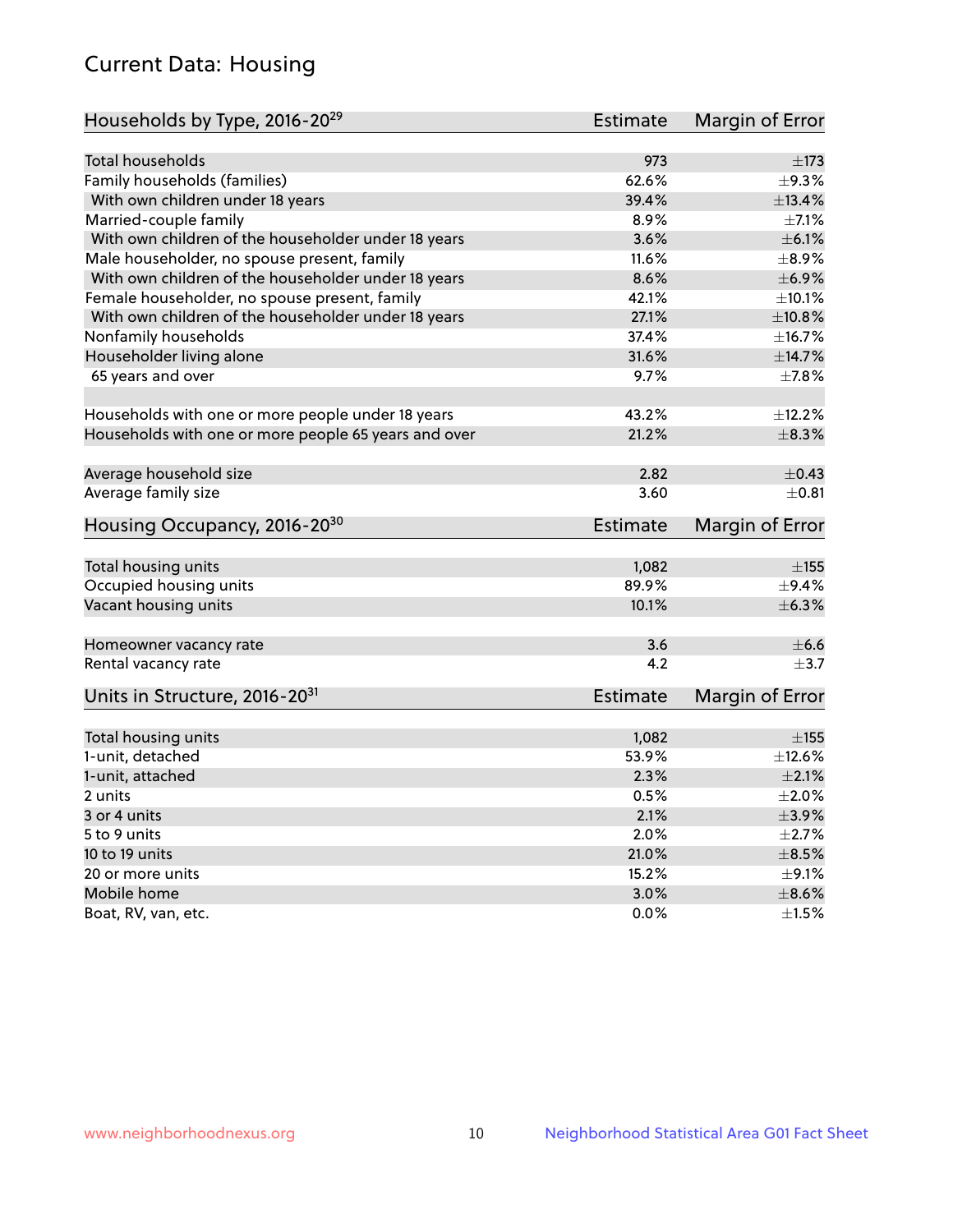# Current Data: Housing, continued...

| Year Structure Built, 2016-20 <sup>32</sup>    | <b>Estimate</b> | Margin of Error |
|------------------------------------------------|-----------------|-----------------|
| Total housing units                            | 1,082           | $\pm$ 155       |
| Built 2014 or later                            | 0.9%            | $\pm 2.9\%$     |
| Built 2010 to 2013                             | 2.8%            | $\pm$ 5.0%      |
| Built 2000 to 2009                             | 24.8%           | ±7.8%           |
| Built 1990 to 1999                             | 2.5%            | $\pm 2.6\%$     |
| Built 1980 to 1989                             | 4.3%            | $\pm$ 3.9%      |
| Built 1970 to 1979                             | 10.1%           | $\pm 10.6\%$    |
| Built 1960 to 1969                             | 27.2%           | $\pm 10.4\%$    |
| Built 1950 to 1959                             | 19.6%           | ±11.8%          |
| Built 1940 to 1949                             | 5.0%            | $\pm$ 5.2%      |
| Built 1939 or earlier                          | 2.8%            | $\pm$ 5.2%      |
| Housing Tenure, 2016-2033                      | <b>Estimate</b> | Margin of Error |
| Occupied housing units                         | 973             | $\pm 173$       |
| Owner-occupied                                 | 27.5%           | $\pm$ 8.5%      |
| Renter-occupied                                | 72.5%           | $\pm$ 13.1%     |
| Average household size of owner-occupied unit  | 3.09            | $\pm$ 0.74      |
| Average household size of renter-occupied unit | 2.72            | $\pm$ 0.57      |
| Residence 1 Year Ago, 2016-20 <sup>34</sup>    | <b>Estimate</b> | Margin of Error |
|                                                |                 |                 |
| Population 1 year and over                     | 2,649           | $\pm 626$       |
| Same house                                     | 84.7%           | ±28.1%          |
| Different house in the U.S.                    | 15.3%           | ±14.9%          |
| Same county                                    | 13.4%           | ±14.8%          |
| Different county                               | 1.9%            | $\pm 2.2\%$     |
| Same state                                     | 1.9%            | $\pm 2.1\%$     |
| Different state                                | 0.0%            | ±0.6%           |
| Abroad                                         | 0.0%            | $\pm$ 0.6%      |
| Value of Housing Unit, 2016-20 <sup>35</sup>   | <b>Estimate</b> | Margin of Error |
| Owner-occupied units                           | 267             | ±96             |
| Less than \$50,000                             | 6.9%            | $\pm$ 19.4%     |
| \$50,000 to \$99,999                           | 36.8%           | ±26.2%          |
| \$100,000 to \$149,999                         | 15.5%           | ±10.7%          |
| \$150,000 to \$199,999                         | 21.2%           | ±16.8%          |
| \$200,000 to \$299,999                         | 13.4%           | ±11.3%          |
| \$300,000 to \$499,999                         | 3.5%            | $\pm$ 8.1%      |
| \$500,000 to \$999,999                         | 0.0%            | $\pm$ 8.5%      |
| \$1,000,000 or more                            | 2.6%            | $\pm$ 9.4%      |
| Mortgage Status, 2016-20 <sup>36</sup>         | <b>Estimate</b> | Margin of Error |
|                                                |                 |                 |
| Owner-occupied units                           | 267             | ±96             |
| Housing units with a mortgage                  | 49.4%           | $\pm$ 16.1%     |
| Housing units without a mortgage               | 50.6%           | ±22.6%          |

Neighborhood Statistical Area G01 Fact Sheet 11 11 www.neighborhoodnexus.org

Housing units without a mortgage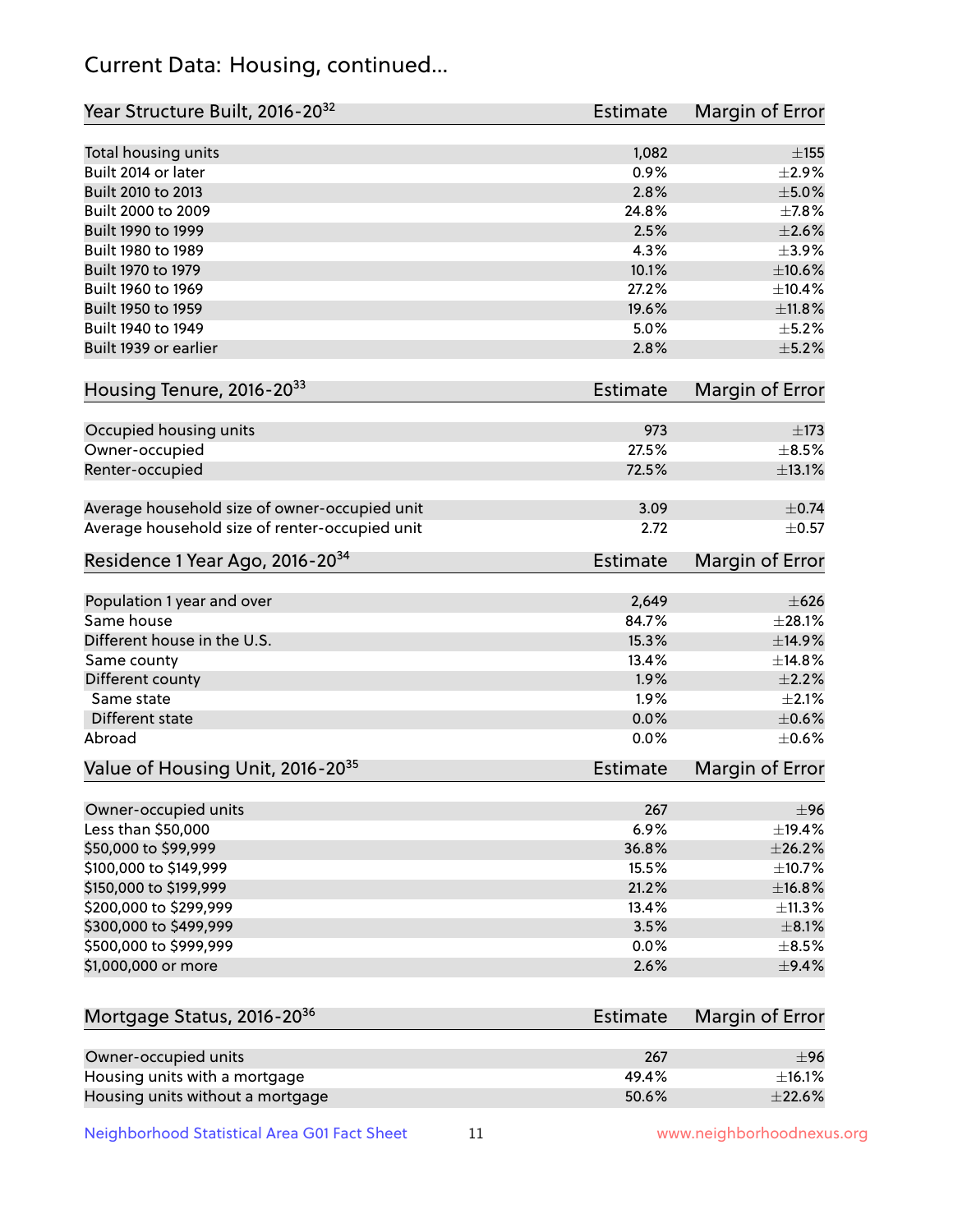# Current Data: Housing, continued...

| Selected Monthly Owner Costs, 2016-20 <sup>37</sup> | Estimate | Margin of Error |
|-----------------------------------------------------|----------|-----------------|
|                                                     |          |                 |
| Housing units with a mortgage                       | 132      | $\pm$ 64        |
| Less than \$300                                     | 0.0%     | $\pm$ 17.1%     |
| \$300 to \$499                                      | 0.0%     | $\pm$ 17.1%     |
| \$500 to \$999                                      | 41.7%    | ±40.2%          |
| \$1,000 to \$1,499                                  | 34.8%    | ±26.1%          |
| \$1,500 to \$1,999                                  | $0.0\%$  | ±12.1%          |
| \$2,000 to \$2,999                                  | 23.5%    | ±18.8%          |
| \$3,000 or more                                     | $0.0\%$  | $\pm$ 20.9%     |
|                                                     |          |                 |
| Median (dollars)                                    | \$1,073  | ±144            |
|                                                     |          |                 |
| Housing units without a mortgage                    | 135      | $\pm 77$        |
| Less than \$150                                     | 0.0%     | ±16.7%          |
| \$150 to \$249                                      | 29.1%    | $\pm$ 35.5%     |
| \$250 to \$349                                      | 10.4%    | ±14.8%          |
| \$350 to \$499                                      | 19.1%    | ±35.7%          |
| \$500 to \$699                                      | 19.2%    | ±19.4%          |
| \$700 or more                                       | 22.2%    | $\pm$ 35.6%     |
|                                                     |          |                 |
| Median (dollars)                                    | \$445    | $\pm$ 163       |

| Selected Monthly Owner Costs as a Percentage of | Estimate | Margin of Error |
|-------------------------------------------------|----------|-----------------|
| Household Income, 2016-2038                     |          |                 |
|                                                 |          |                 |
| Housing units with a mortgage <sup>39</sup>     | 132      | $\pm$ 76        |
| Less than 20.0 percent                          | 48.8%    | $\pm$ 8.7%      |
| 20.0 to 24.9 percent                            | 13.1%    | $\pm$ 15.1%     |
| 25.0 to 29.9 percent                            | $0.0\%$  | $\pm$ 12.1%     |
| 30.0 to 34.9 percent                            | 22.0%    | $\pm$ 35.4%     |
| 35.0 percent or more                            | 16.1%    | $\pm 23.0\%$    |
|                                                 |          |                 |
| Housing units without a mortgage <sup>40</sup>  | 135      | $\pm 86$        |
| Less than 10.0 percent                          | 58.7%    | $\pm 22.0\%$    |
| 10.0 to 14.9 percent                            | $0.0\%$  | $\pm$ 11.8%     |
| 15.0 to 19.9 percent                            | 18.1%    | ±26.9%          |
| 20.0 to 24.9 percent                            | $0.0\%$  | $\pm$ 11.8%     |
| 25.0 to 29.9 percent                            | 12.4%    | ±21.7%          |
| 30.0 to 34.9 percent                            | $3.7\%$  | $\pm$ 8.4%      |
| 35.0 percent or more                            | $7.0\%$  | ±19.7%          |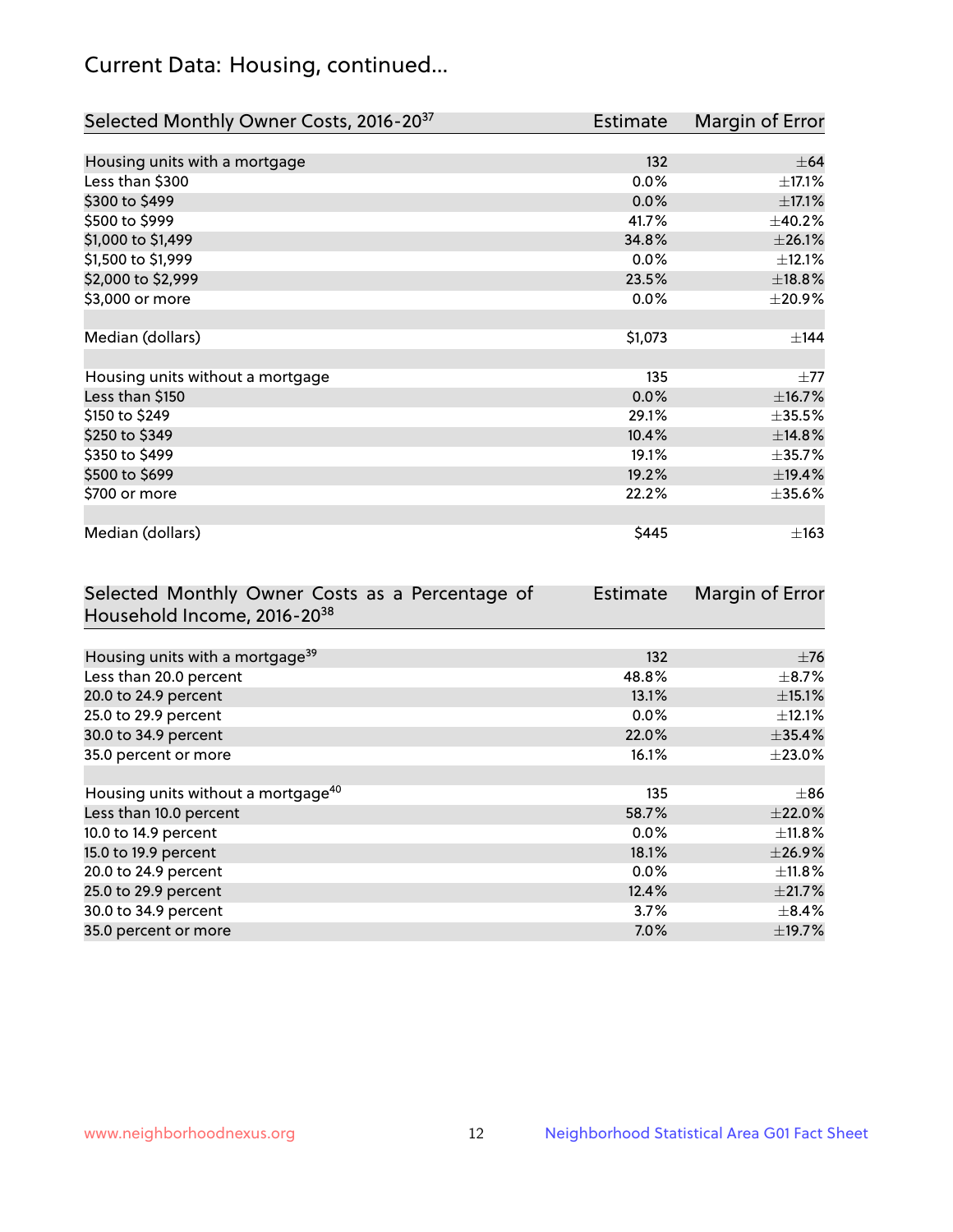# Current Data: Housing, continued...

| Gross Rent, 2016-20 <sup>41</sup>                                   | Estimate        | Margin of Error |
|---------------------------------------------------------------------|-----------------|-----------------|
|                                                                     |                 |                 |
| Occupied units paying rent                                          | 701             | $\pm$ 177       |
| Less than \$200                                                     | 4.0%            | $\pm$ 8.9%      |
| \$200 to \$499                                                      | 1.8%            | $\pm$ 6.5%      |
| \$500 to \$749                                                      | 5.0%            | $\pm$ 8.6%      |
| \$750 to \$999                                                      | 37.8%           | ±18.4%          |
| \$1,000 to \$1,499                                                  | 44.3%           | ±19.2%          |
| \$1,500 to \$1,999                                                  | 4.8%            | $\pm 4.0\%$     |
| \$2,000 or more                                                     | 2.4%            | ±4.8%           |
| Median (dollars)                                                    | \$1,010         | ±50             |
| No rent paid                                                        | 5               | $\pm 20$        |
|                                                                     |                 |                 |
| Gross Rent as a Percentage of Household Income,<br>$2016 - 20^{42}$ | <b>Estimate</b> | Margin of Error |
| Occupied units paying rent <sup>43</sup>                            | 697             | $\pm 238$       |
| Less than 15.0 percent                                              | 3.5%            | $\pm$ 6.5%      |
| 15.0 to 19.9 percent                                                | 3.9%            | $\pm$ 6.6%      |
|                                                                     |                 |                 |
| 20.0 to 24.9 percent                                                | 14.7%           | ±16.9%          |
| 25.0 to 29.9 percent                                                | 10.1%           | ±15.5%          |
| 30.0 to 34.9 percent                                                | 14.1%           | $\pm$ 8.4%      |
| 35.0 percent or more                                                | 53.7%           | $\pm$ 9.1%      |

# Current Data: Transportation

| Commuting to Work, 2016-20 <sup>44</sup>  | Estimate | Margin of Error |
|-------------------------------------------|----------|-----------------|
|                                           |          |                 |
| Workers 16 years and over                 | 904      | $\pm 264$       |
| Car, truck, or van - drove alone          | 50.3%    | $\pm$ 14.3%     |
| Car, truck, or van - carpooled            | 18.7%    | $\pm$ 12.0%     |
| Public transportation (excluding taxicab) | 19.9%    | $\pm$ 12.8%     |
| Walked                                    | 1.9%     | $\pm$ 5.8%      |
| Other means                               | 5.3%     | $\pm$ 5.4%      |
| Worked at home                            | 3.8%     | ±3.4%           |
|                                           |          |                 |
| Mean travel time to work (minutes)        | 41.2     | $\pm$ 8.9       |

| Access to a Vehicle, 2016-20 <sup>45</sup> | Estimate | Margin of Error |
|--------------------------------------------|----------|-----------------|
|                                            |          |                 |
| Occupied housing units                     | 973      | $\pm$ 173       |
| No vehicles available                      | 31.8%    | $\pm$ 17.7%     |
| 1 vehicle available                        | 43.7%    | $\pm$ 12.0%     |
| 2 vehicles available                       | 15.8%    | $\pm$ 9.6%      |
| 3 or more vehicles available               | 8.7%     | $+7.0%$         |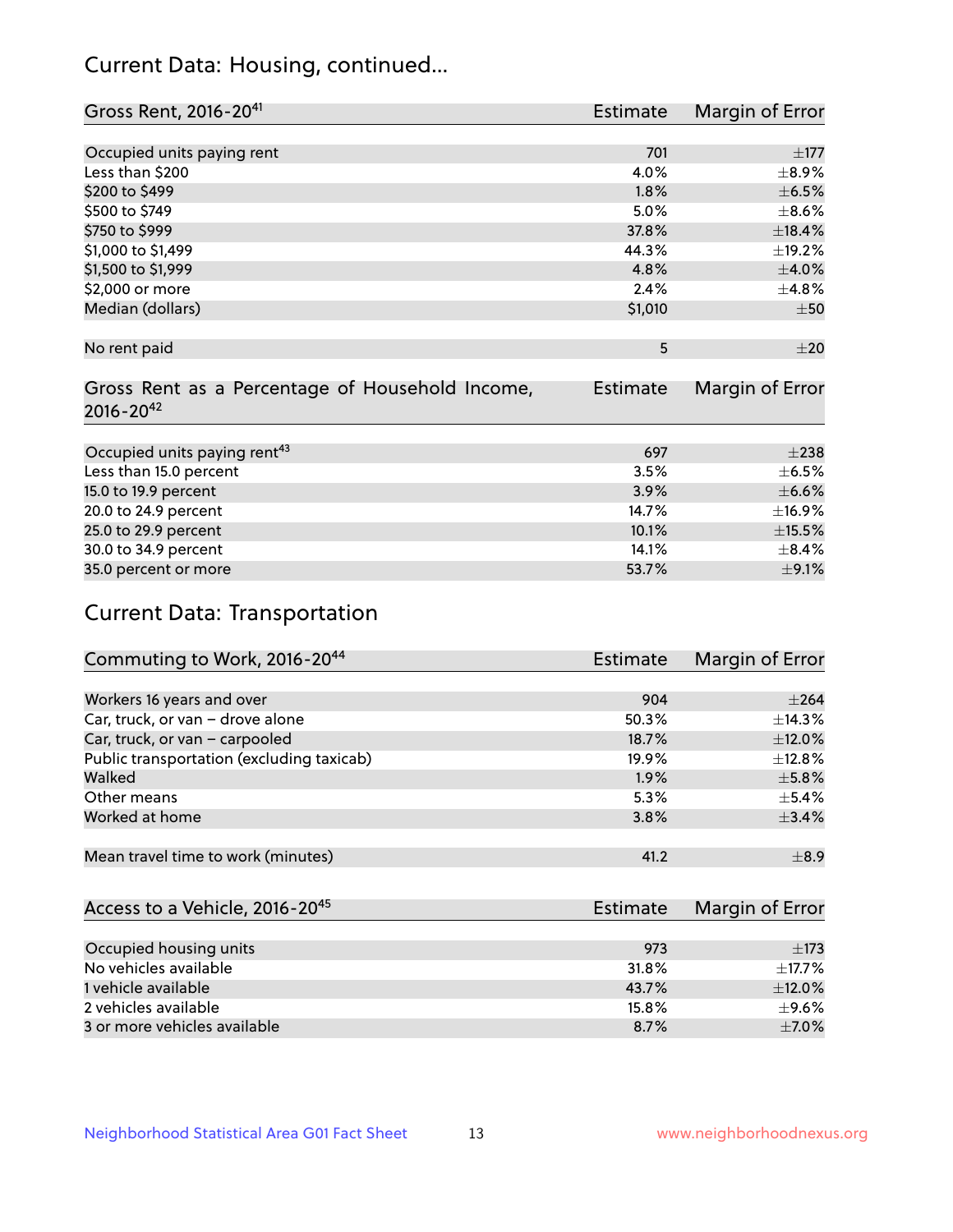# Current Data: Health

| Health Insurance coverage, 2016-2046                    | Estimate | <b>Margin of Error</b> |
|---------------------------------------------------------|----------|------------------------|
|                                                         |          |                        |
| Civilian Noninstitutionalized Population                | 2,742    | $\pm 638$              |
| With health insurance coverage                          | 82.0%    | $\pm$ 25.9%            |
| With private health insurance coverage                  | 41.8%    | ±5.8%                  |
| With public health coverage                             | 45.7%    | $\pm$ 11.2%            |
| No health insurance coverage                            | 18.0%    | ±11.1%                 |
| Civilian Noninstitutionalized Population Under 19 years | 936      | $\pm$ 936              |
| No health insurance coverage                            | 5.6%     | $\pm$ 9.1%             |
|                                                         |          |                        |
| Civilian Noninstitutionalized Population 19 to 64 years | 1,572    | $+445$                 |
| In labor force:                                         | 988      | $\pm 301$              |
| Employed:                                               | 875      | $\pm 257$              |
| With health insurance coverage                          | 79.5%    | $\pm$ 5.6%             |
| With private health insurance coverage                  | 68.8%    | $\pm$ 5.3%             |
| With public coverage                                    | 15.6%    | ±15.8%                 |
| No health insurance coverage                            | 20.5%    | ±15.8%                 |
|                                                         |          |                        |
| Unemployed:                                             | 112      | $+257$                 |
| With health insurance coverage                          | 47.1%    | ±51.1%                 |
| With private health insurance coverage                  | 12.6%    | ±36.0%                 |
| With public coverage                                    | 34.5%    | ±48.7%                 |
| No health insurance coverage                            | 52.9%    | ±41.1%                 |
|                                                         |          |                        |
| Not in labor force:                                     | 584      | $+362$                 |
| With health insurance coverage                          | 65.4%    | ±54.1%                 |
| With private health insurance coverage                  | 17.2%    | $\pm$ 11.5%            |
| With public coverage                                    | 49.1%    | ±13.3%                 |
| No health insurance coverage                            | 34.6%    | $\pm$ 41.6%            |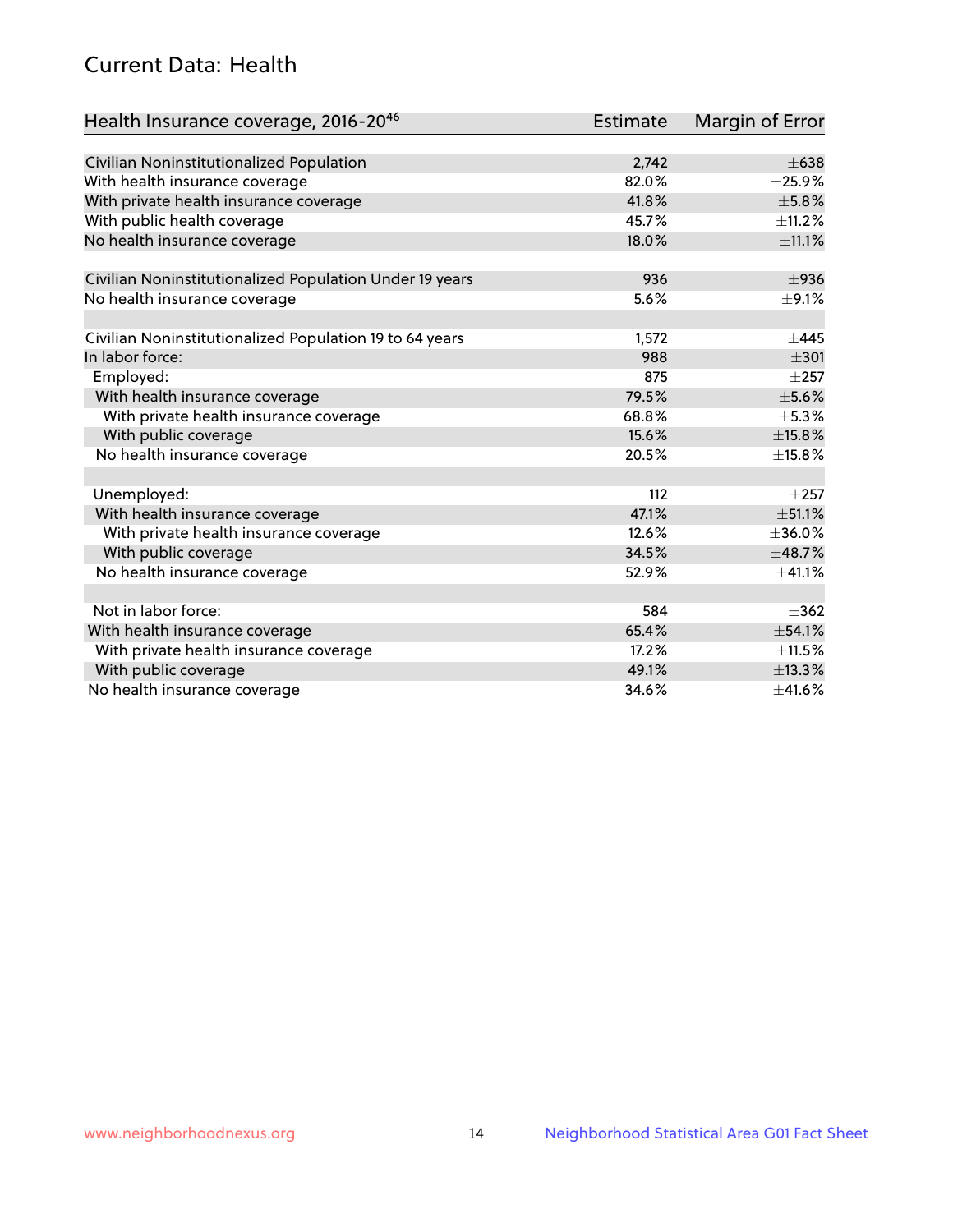#### Notes:

- 1. Source: U.S. Census Bureau, Decennial Census 2000, SF1 tables P8, P12; American Community Survey, tables B01001, B03002
- 2. This category includes Pacific Islanders, Native Americans and Alaska Natives, people who identify as some other race, and those who identify as bi/multi racial.
- 3. Source: U.S. Census Bureau, Decennial Census 2000, SF1 tables P15, P16, P18, P19; American Community Survey, tables B11001, B11005, B11003
- 4. Source: U.S. Census Bureau, Decennial Census 2000, SF3 table P37; American Community Survey, table B15002
- 5. Source: U.S. Census Bureau, Longitudinal Employer-Household Dynamics Residential Area Characteristics, Table JT01 (Primary Jobs); Workplace Area Characteristics, Table JT00 (All Jobs)
- 6. Source: U.S. Census Bureau, Decennial Census 2000, SF3 tables P52, P87; American Community Survey, tables B19001, B17001
- 7. Source: U.S. Census Bureau, Decennial Census 2000, SF1 tables H3, H4; American Community Survey, tables B25002, B25009
- 8. Source: U.S. Census Bureau, Decennial Census 2000, SF3 table H44; American Community Survey, tables B25044
- 9. Source: Atlanta Police Department, COBRA; U.S. Census Bureau, American Community Survey, table B01001
- 10. Source: U.S. Census Bureau, American Community Survey, table B01001
- 11. Source: U.S. Census Bureau, American Community Survey, table B03002
- 12. Source: U.S. Census Bureau, American Community Survey, table B05002
- 13. Source: U.S. Census Bureau, American Community Survey, table B05003
- 14. Source: U.S. Census Bureau, American Community Survey, tables B19001, B19025, B19051, B19061, B19055, B19065, B19059, B19069, B19056, B19066, B19057, B19067, B22001, B19101, B19127
- 15. Source: U.S. Census Bureau, American Community Survey, tables B19201, B19214, B20017, B19313
- 16. Source: U.S. Census Bureau, American Community Survey, table B17010
- 17. Source: U.S. Census Bureau, American Community Survey, tables B17001, B17006, B17021, B17007. Table totals may be lower than the total population, as they are based on the population for whom poverty status is determined.
- 18. Source: U.S. Census Bureau, American Community Survey, B17001H, B17001B, B17001D, B17001I. Table totals may be lower than the total population, as they are based on the population for whom poverty status is determined.
- 19. Source: U.S. Census Bureau, American Community Survey, tables B23001, B23008
- 20. Source: U.S. Census Bureau, American Community Survey, table C24030
- 21. Source: U.S. Census Bureau, American Community Survey, table C24010
- 22. Source: U.S. Census Bureau, American Community Survey, table B24080
- 23. Source: U.S. Census Bureau, Longitudinal Employer-Household Dynamics Origin-Destination Data, Tables JT00 Main and JT00 Aux
- 24. Source: U.S. Census Bureau, Longitudinal Employer-Household Dynamics Origin-Destination Data, Tables JT00 Main and JT00 Aux
- 25. Source: U.S. Census Bureau, Longitudinal Employer-Household Dynamics Origin-Destination Data, Tables JT00 Main and JT00 Aux
- 26. Source: U.S. Census Bureau, Longitudinal Employer-Household Dynamics Origin-Destination Data, Tables JT00 Main and JT00 Aux
- 27. Source: U.S. Census Bureau, American Community Survey, table B14001
- 28. Source: U.S. Census Bureau, American Community Survey, table B15002
- 29. Source: U.S. Census Bureau, American Community Survey, tables B11001, B11003, B11007, B11005, B09019
- 30. Source: U.S. Census Bureau, American Community Survey, tables B25002, B25003, B25004
- 31. Source: U.S. Census Bureau, American Community Survey, table B25024
- 32. Source: U.S. Census Bureau, American Community Survey, table B25034
- 33. Source: U.S. Census Bureau, American Community Survey, tables B25009, B25008, B25003
- 34. Source: U.S. Census Bureau, American Community Survey, table B07003
- 35. Source: U.S. Census Bureau, American Community Survey, table B25075. This value is self-reported and may differ from home values as determined by the County Tax Assessor.
- 36. Source: U.S. Census Bureau, American Community Survey, table B25081
- 37. Source: U.S. Census Bureau, American Community Survey, table B25087
- 38. Source: U.S. Census Bureau, American Community Survey, table B25091
- 39. Excludes units where Selected Monthly Owner Costs as a Percentage of Income cannot be computed.
- 40. Excludes units where Selected Monthly Owner Costs as a Percentage of Income cannot be computed.
- 41. Source: U.S. Census Bureau, American Community Survey, table B25063
- 42. Source: U.S. Census Bureau, American Community Survey, table B25070
- 43. Excludes units where Gross Rent as a Percentage of Income cannot be computed.
- 44. Source: U.S. Census Bureau, American Community Survey, tables B08101, B08013
- 45. Source: U.S. Census Bureau, American Community Survey, table B25044
- 46. Source: U.S. Census Bureau, American Community Survey, tables B18135, B27011

The dagger (†) symbol denotes values that cannot be computed.